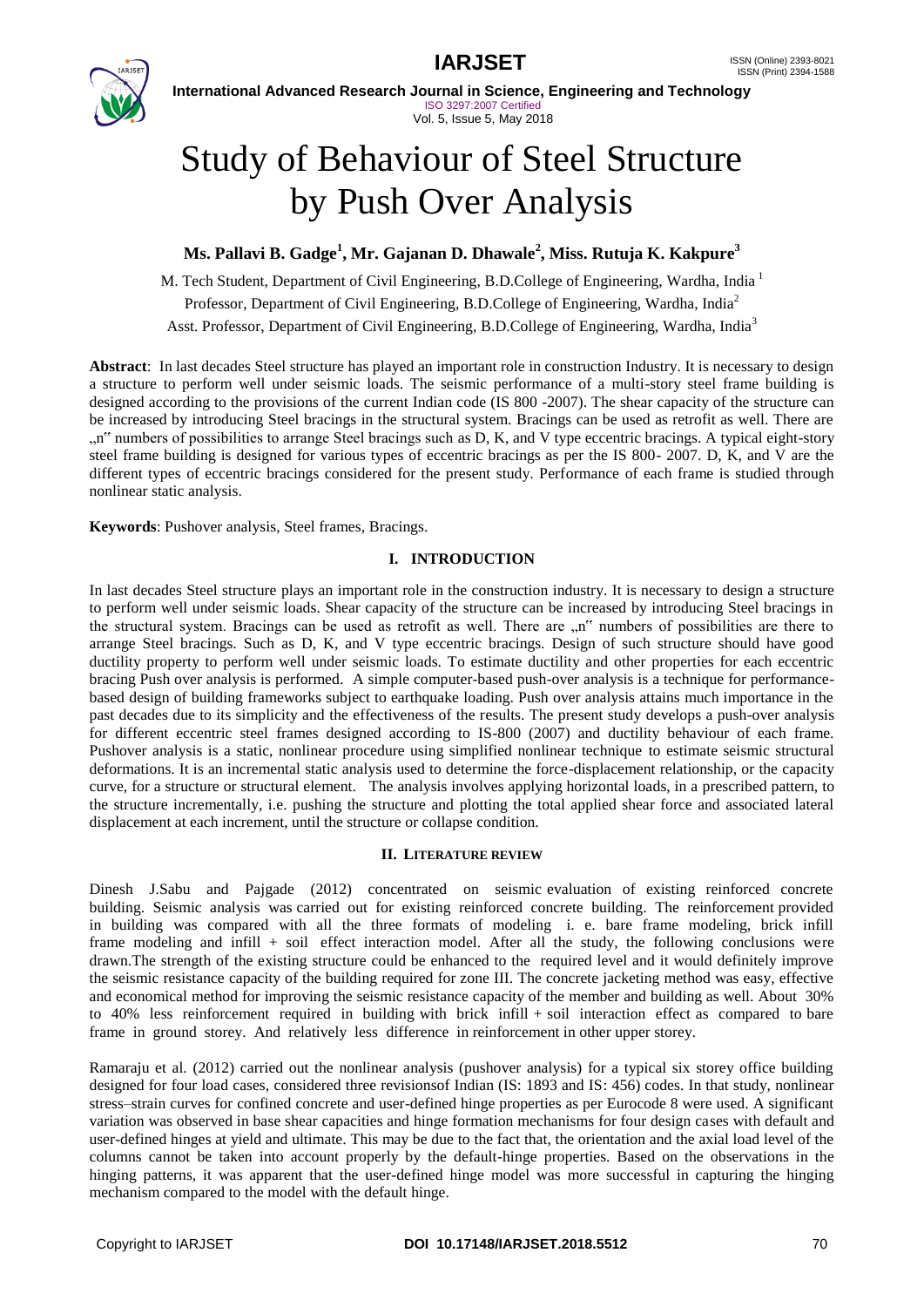

**International Advanced Research Journal in Science, Engineering and Technology**

ISO 3297:2007 Certified Vol. 5, Issue 5, May 2018

Shahrin Hossain (2011) followed the procedures of ATC 40 in evaluating the seismic performance of residential buildings in Dhaka. The present study investigated as well as compared the performances of bare frame, full infilled and soft ground storey buildings. For different loading conditions resembling the practical situations of Dhaka city, the performances of these structures were analysed with the help of capacity curve, capacity spectrum, deflection, drift and seismic performance level. The performance of an in filled frame was found to be much better than a bare frame structure. It is found that, consideration of effect of the infill leads to significant change in the capacity. Investigation of buildings with soft storey showed that soft storey mechanism reduced the performance of the structure significantly and makes them most vulnerable type of construction in earthquake prone areas.

Mehanny and El Howary (2010) evaluated the seismic assessment of ductile versions of low to mid-rise moment frames located in moderate seismic zones was carried out through comparative trial designs of two (4 and 8-story) buildings adopting both space and perimeter framed approaches. Code-compliant designs, as well as a proposed modified code design relaxing design drift demands for the investigated buildings, were examined to test their effectiveness and reliability. Vulnerability curves for the frames were generated corresponding to various code-specified performance levels. However, the study suggested that more consistentreliability for designed structures would be achieved by disaggregating the force reduction factor into its static and dynamic parts and that code default values of this factor for some building types would be better reduced for a more reliable performance.

### **III.METHODOLOGY**

For analysis work, models of building (G+8) floors are made to know behavior of building during earthquake. Typical bay width is taken 4m in both X and Z direction. Number of bays in both directions are 4. Storey height (Floor to Floor) 3.1m were considered. All the joints of beam, column and bracing are rigid.The models were analyzed as per Indian standard Code. All the columns are fixed from base for foundation.



Fig. 3.1 Common Plan and Elevation for All Building Model

### **IV. MATERIAL PROPERTIES**

|  |  | Table 3.1 Building Parameter For Study |  |  |
|--|--|----------------------------------------|--|--|
|--|--|----------------------------------------|--|--|

| Sr.No.                      | <b>Particular</b>                | <b>Details</b>                                                                                |
|-----------------------------|----------------------------------|-----------------------------------------------------------------------------------------------|
|                             | Live Load                        | $3$ KN/m <sup>2</sup> at typical floor, $1.5$ KN/m <sup>2</sup> on terrace                    |
| $\mathcal{D}_{\mathcal{L}}$ | <b>Slab Thickness</b>            | $150 \text{ mm}$                                                                              |
| $\mathcal{F}$               | Wind Load                        | As per IS $875$ – Not designed for wind load, since<br>earthquake loads exceed the wind loads |
| 4                           | Earthquake Load                  | As per IS-1893 (Part 1) - 2002                                                                |
| 5                           | Depth of foundation below ground | 3.1                                                                                           |
| 6                           | Type of soil                     | Type II, Medium as per IS:1893                                                                |
| 7                           | Storey height                    | 3.2                                                                                           |
| 8                           | Plan size                        | $16 \text{ m} X 16 \text{ m}$                                                                 |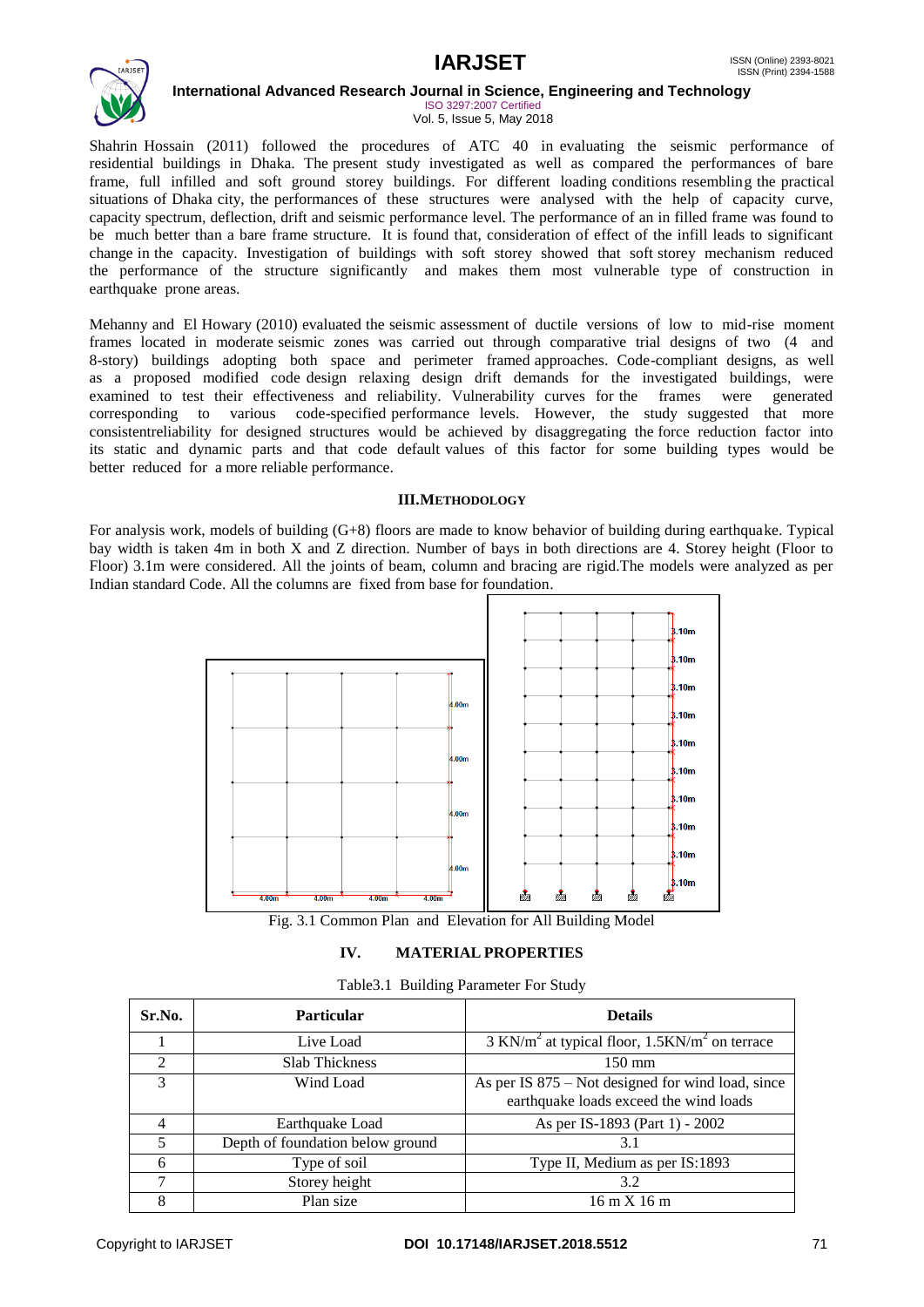

### **International Advanced Research Journal in Science, Engineering and Technology** ISO 3297:2007 Certified Vol. 5, Issue 5, May 2018

| .  |                                          |                         |  |  |
|----|------------------------------------------|-------------------------|--|--|
| 9  | No. of bays in X direction               | 4                       |  |  |
| 10 | No. of bays in Y direction               | 4                       |  |  |
| 11 | Grade of concrete                        | $M-20$                  |  |  |
| 12 | Grade of steel                           | Fe 410 Structural Steel |  |  |
| 13 | Column size                              | <b>ISMB 550</b>         |  |  |
| 14 | Beam size                                | <b>ISWB 500</b>         |  |  |
| 15 | Bracing size                             | <b>ISMB 400</b>         |  |  |
| 16 | Building importance factor               |                         |  |  |
| 17 | Response reduction factor for concentric | 4,5                     |  |  |
|    | and eccentric respectively               |                         |  |  |
| 18 | Height of building                       | 31.9                    |  |  |

### **V. PUSH OVER ANALYSIS IN STAAD PRO**

Three types of frames namely V, D and K were analysed in Staad Pro as per the steps described below

**STEP 1:** Modelling of structure as per geometry.



Fig. 5.1 3D model of Structure

**STEP 2:** Assigning supports and member properties to beams and columns.



Fig. 5.2 Structure with fixed support and assigned member properties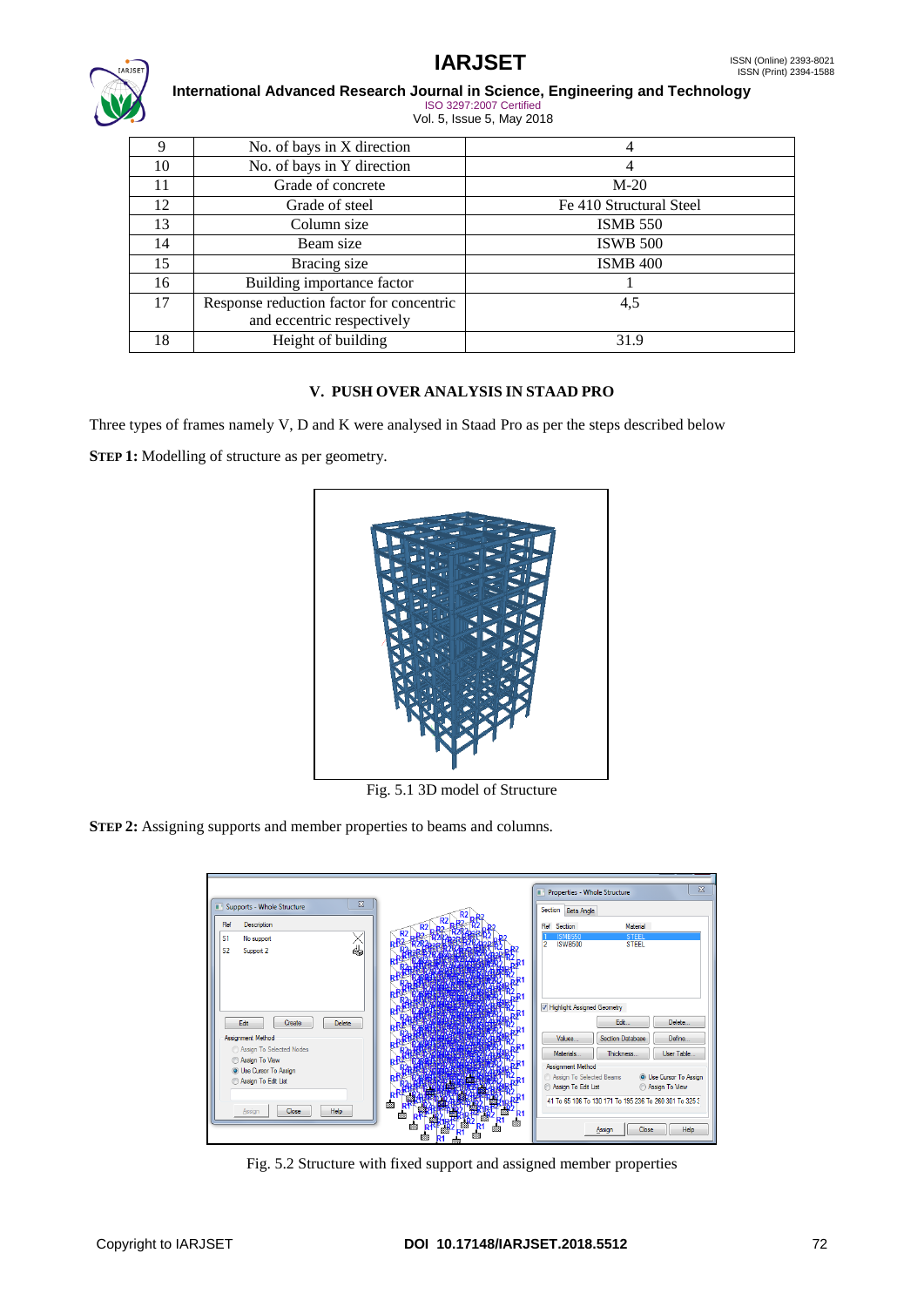

**International Advanced Research Journal in Science, Engineering and Technology**

ISO 3297:2007 Certified Vol. 5, Issue 5, May 2018

**STEP 3:**Pushover definition



Fig. 5.3 Pushover Definition in Staad Pro

**Staad Pro Program For Push Over Analysis** STAAD SPACE START JOB INFORMATION ENGINEER DATE 16-Mar-18 END JOB INFORMATION INPUT WIDTH 79 UNIT METER KN JOINT COORDINATES 1 0 0 0; 2 4 0 0; 3 8 0 0; 4 12 0 0; 5 16 0 0; 6 0 0 4; 7 4 0 4; 8 8 0 4; **……**275 16 -3.1 16; MEMBER INCIDENCES 1 1 2; 2 2 3; 3 3 4; 4 4 5; 5 1 6; 6 2 7; 7 3 8; 8 4 9; 9 5 10; 10 6 7; 11 7 8;……..642 17 267; 643 18 268; 644 19 269; DEFINE MATERIAL START ISOTROPIC STEEL E 2.05e+008 POISSON 0.3 DENSITY 76.8195 ALPHA 1.2e-005 DAMP 0.03 END DEFINE MATERIAL MEMBER PROPERTY INDIAN TO 300 326 TO 560 586 TO 625 TABLE ST ISWB500 **CONSTANTS** MATERIAL STEEL ALL SUPPORTS 251 TO 275 FIXED DEFINE PUSHOVER DATA FRAME 2 GNONL 0 LDSTEP 30 HINGE FEMA ALL SPECTRUM PARAMETERS DAMPING 5.0000 0.0000 0.0000 0.0000 SC 4 SS 0.1 S1 0.25 DISP Z 0.25 JOINT 226 END PUSHOVER DATA LOAD 1 LOADTYPE Gravity TITLE DEAD LOAD SELFWEIGHT Y -1 MEMBER LOAD 1 TO 40 66 TO 105 131 UNI GY -14.5 PERFORM PUSHOVER ANALYSIS FINISH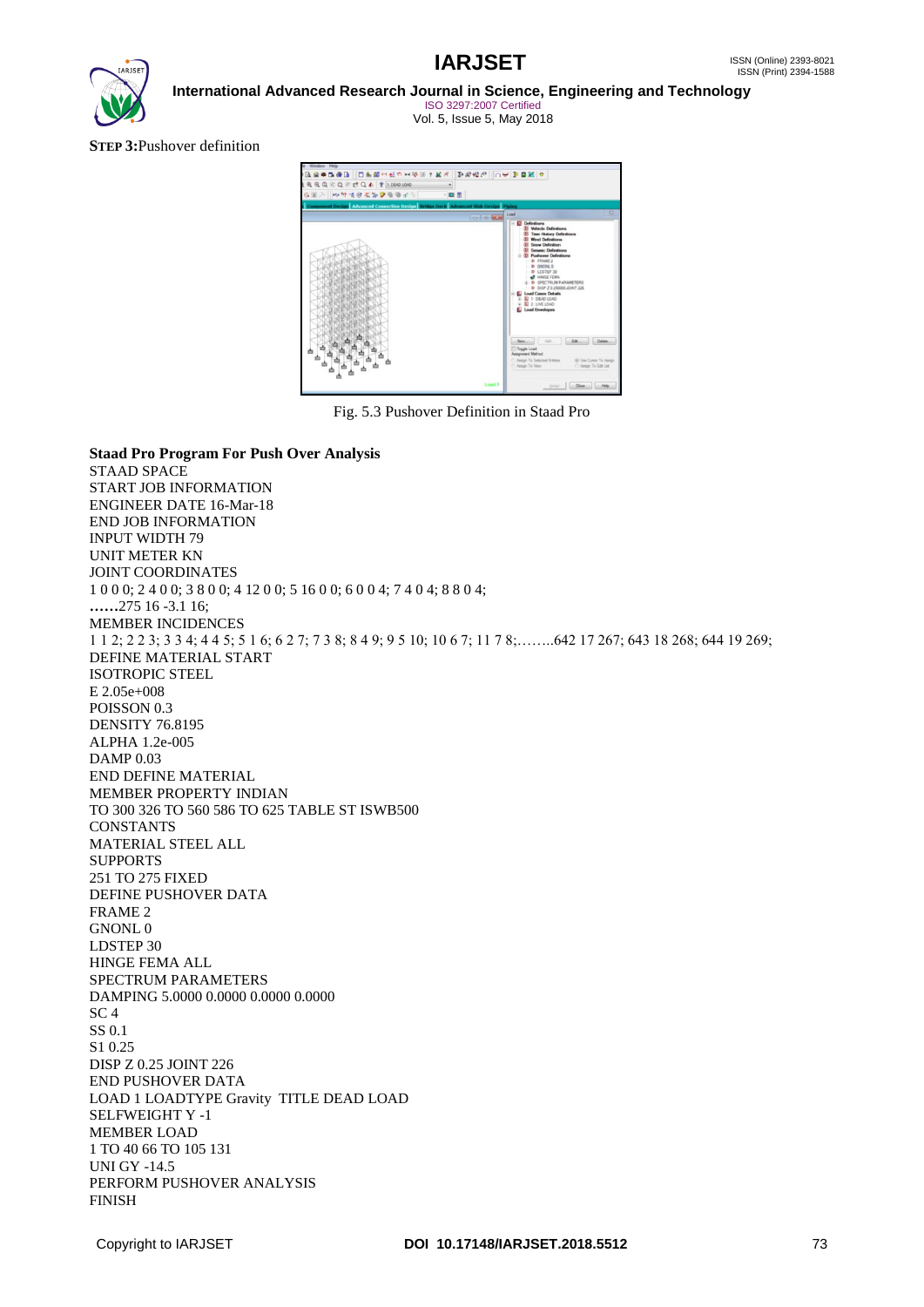

**International Advanced Research Journal in Science, Engineering and Technology**

ISO 3297:2007 Certified Vol. 5, Issue 5, May 2018

### **VI.RESULT**

Result of deflection ontained from Staad Pro Analysis was presented in below and profile for deflected shape for the structure presented graphically.

Table 6.1Centre Column Deflection for V Frame (Pushover Analysis)

|      | L/C         | Horizontal       | Vertical | Horizontal | Resultant |
|------|-------------|------------------|----------|------------|-----------|
| Node |             | $X$ mm           | Y mm     | Z mm       | mm        |
| 3    | 1 DEAD LOAD | 0                | $-0.962$ | $-0.004$   | 0.962     |
|      | 2 LIVE LOAD | $\theta$         | $-0.304$ | $-0.002$   | 0.304     |
| 28   | 1 DEAD LOAD | $\theta$         | $-1.747$ | $-0.123$   | 1.751     |
|      | 2 LIVE LOAD | $\overline{0}$   | $-0.555$ | $-0.055$   | 0.558     |
| 53   | 1 DEAD LOAD | $\overline{0}$   | $-2.396$ | $-0.069$   | 2.397     |
|      | 2 LIVE LOAD | $\boldsymbol{0}$ | $-0.768$ | $-0.03$    | 0.768     |
| 78   | 1 DEAD LOAD | $\overline{0}$   | $-2.932$ | $-0.039$   | 2.932     |
|      | 2 LIVE LOAD | $\overline{0}$   | $-0.947$ | $-0.016$   | 0.947     |
| 103  | 1 DEAD LOAD | $\theta$         | $-3.367$ | $-0.02$    | 3.367     |
|      | 2 LIVE LOAD | $\boldsymbol{0}$ | $-1.096$ | $-0.007$   | 1.096     |
|      |             | $\theta$         | $-3.708$ | $-0.008$   | 3.708     |
|      | 2 LIVE LOAD | $\boldsymbol{0}$ | $-1.219$ | $-0.001$   | 1.219     |
| 153  | 1 DEAD LOAD | $\boldsymbol{0}$ | $-3.961$ | 0.001      | 3.961     |
|      | 2 LIVE LOAD | $\theta$         | $-1.315$ | 0.003      | 1.315     |
| 178  | 1 DEAD LOAD | $\boldsymbol{0}$ | $-4.131$ | 0.01       | 4.131     |
|      | 2 LIVE LOAD | $\overline{0}$   | $-1.387$ | 0.007      | 1.387     |
| 203  | 1 DEAD LOAD | $\theta$         | $-4.226$ | 0.02       | 4.226     |
|      | 2 LIVE LOAD | $\boldsymbol{0}$ | $-1.438$ | 0.011      | 1.438     |
| 228  | 1 DEAD LOAD | $\overline{0}$   | $-4.25$  | 0.04       | 4.25      |
|      | 2 LIVE LOAD | $\overline{0}$   | $-1.466$ | 0.024      | 1.466     |

### Table 6.2 Centre Column Deflection for K Frame (Pushover Analysis)

| Node | L/C         | Horizontal       | Vertical | Horizontal | Resultant |
|------|-------------|------------------|----------|------------|-----------|
|      |             | $X$ mm           | Y mm     | Z mm       | mm        |
| 3    | 1 DEAD LOAD | $\theta$         | $-0.689$ | $-0.065$   | 0.692     |
|      | 2 LIVE LOAD | $\mathbf{0}$     | $-0.223$ | $-0.032$   | 0.225     |
| 28   | 1 DEAD LOAD | $\theta$         | $-1.28$  | $-0.02$    | 1.28      |
|      | 2 LIVE LOAD | $\boldsymbol{0}$ | $-0.417$ | $-0.01$    | 0.417     |
| 53   | 1 DEAD LOAD | $\overline{0}$   | $-1.844$ | $-0.016$   | 1.844     |
|      | 2 LIVE LOAD | $\theta$         | $-0.605$ | $-0.009$   | 0.605     |
| 78   | 1 DEAD LOAD | $\overline{0}$   | $-2.361$ | $-0.013$   | 2.361     |
|      | 2 LIVE LOAD | $\overline{0}$   | $-0.78$  | $-0.008$   | 0.78      |
| 103  | 1 DEAD LOAD | $\boldsymbol{0}$ | $-2.817$ | $-0.01$    | 2.817     |
|      | 2 LIVE LOAD | $\overline{0}$   | $-0.937$ | $-0.007$   | 0.937     |
| 128  | 1 DEAD LOAD | $\overline{0}$   | $-3.202$ | $-0.008$   | 3.202     |
|      |             | $\boldsymbol{0}$ | $-1.073$ | $-0.006$   | 1.073     |
| 153  | 1 DEAD LOAD | $\boldsymbol{0}$ | $-3.509$ | $-0.005$   | 3.509     |
|      | 2 LIVE LOAD | $\theta$         | $-1.185$ | $-0.005$   | 1.185     |
| 178  | 1 DEAD LOAD | $\boldsymbol{0}$ | $-3.733$ | $-0.001$   | 3.733     |
|      | 2 LIVE LOAD | $\mathbf{0}$     | $-1.271$ | $-0.003$   | 1.271     |
| 203  | 1 DEAD LOAD | $\mathbf{0}$     | $-3.868$ | 0.013      | 3.868     |
|      | 2 LIVE LOAD | $\overline{0}$   | $-1.33$  | $-0.001$   | 1.33      |
| 228  | 1 DEAD LOAD | $\overline{0}$   | $-3.911$ | 0.003      | 3.911     |
|      | 2 LIVE LOAD | $\overline{0}$   | $-1.361$ | 0.009      | 1.361     |

### Table 6.3 Centre Column Deflection for D Frame (Pushover Analysis)

| Node | $\cup$ C    | Horizontal | Vertical | Horizontal | Resultant |
|------|-------------|------------|----------|------------|-----------|
|      |             | $X$ mm     | Y mm     | Z mm       | mm        |
|      | 1 DEAD LOAD |            | $-0.689$ | $-0.065$   | 0.692     |
|      | 2 LIVE LOAD |            | $-0.223$ | $-0.032$   |           |
| 28   | 1 DEAD LOAD |            | $-1.28$  | -0.02      |           |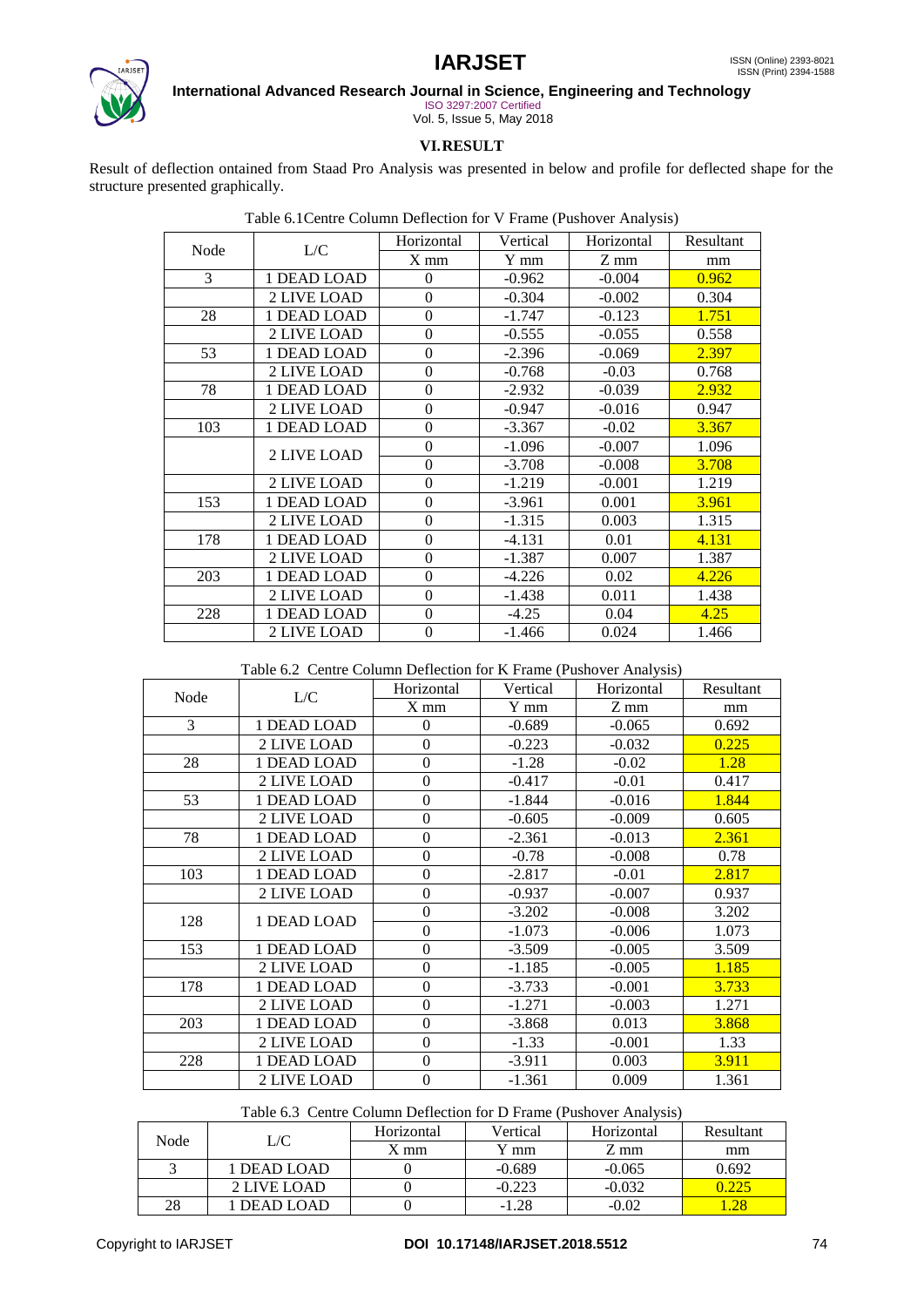

### **International Advanced Research Journal in Science, Engineering and Technology** ISO 3297:2007 Certified

| <u>IUU JZJI ZUUT UUIIIIITU</u> |  |
|--------------------------------|--|
| Vol. 5, Issue 5, May 2018      |  |

|     | 2 LIVE LOAD | $\Omega$       | $-0.417$ | $-0.01$  | 0.417 |
|-----|-------------|----------------|----------|----------|-------|
| 53  | 1 DEAD LOAD | $\theta$       | $-1.844$ | $-0.016$ | 1.844 |
|     | 2 LIVE LOAD | $\theta$       | $-0.605$ | $-0.009$ | 0.605 |
| 78  | 1 DEAD LOAD | $\theta$       | $-2.361$ | $-0.013$ | 2.361 |
|     | 2 LIVE LOAD | $\Omega$       | $-0.78$  | $-0.008$ | 0.78  |
| 103 | 1 DEAD LOAD | $\Omega$       | $-2.817$ | $-0.01$  | 2.817 |
|     | 2 LIVE LOAD | $\overline{0}$ | $-0.937$ | $-0.007$ | 0.937 |
| 128 | 1 DEAD LOAD | $\theta$       | $-3.202$ | $-0.008$ | 3.202 |
|     | 2 LIVE LOAD | $\theta$       | $-1.073$ | $-0.006$ | 1.073 |
| 153 | 1 DEAD LOAD | $\theta$       | $-3.509$ | $-0.005$ | 3.509 |
|     | 2 LIVE LOAD | $\Omega$       | $-1.185$ | $-0.005$ | 1.185 |
| 178 | 1 DEAD LOAD | $\theta$       | $-3.733$ | $-0.001$ | 3.733 |
|     | 2 LIVE LOAD | $\overline{0}$ | $-1.271$ | $-0.003$ | 1.271 |
| 203 | 1 DEAD LOAD | $\theta$       | $-3.868$ | 0.013    | 3.868 |
|     | 2 LIVE LOAD | $\theta$       | $-1.33$  | $-0.001$ | 1.33  |
| 228 | 1 DEAD LOAD | $\theta$       | $-3.911$ | 0.003    | 3.911 |
|     | 2 LIVE LOAD | $\theta$       | -1.361   | 0.009    | 1.361 |



Fig. 6.1 Deflected Shape of V Frame



Fig. 6.2Deflected Shape of K Frame